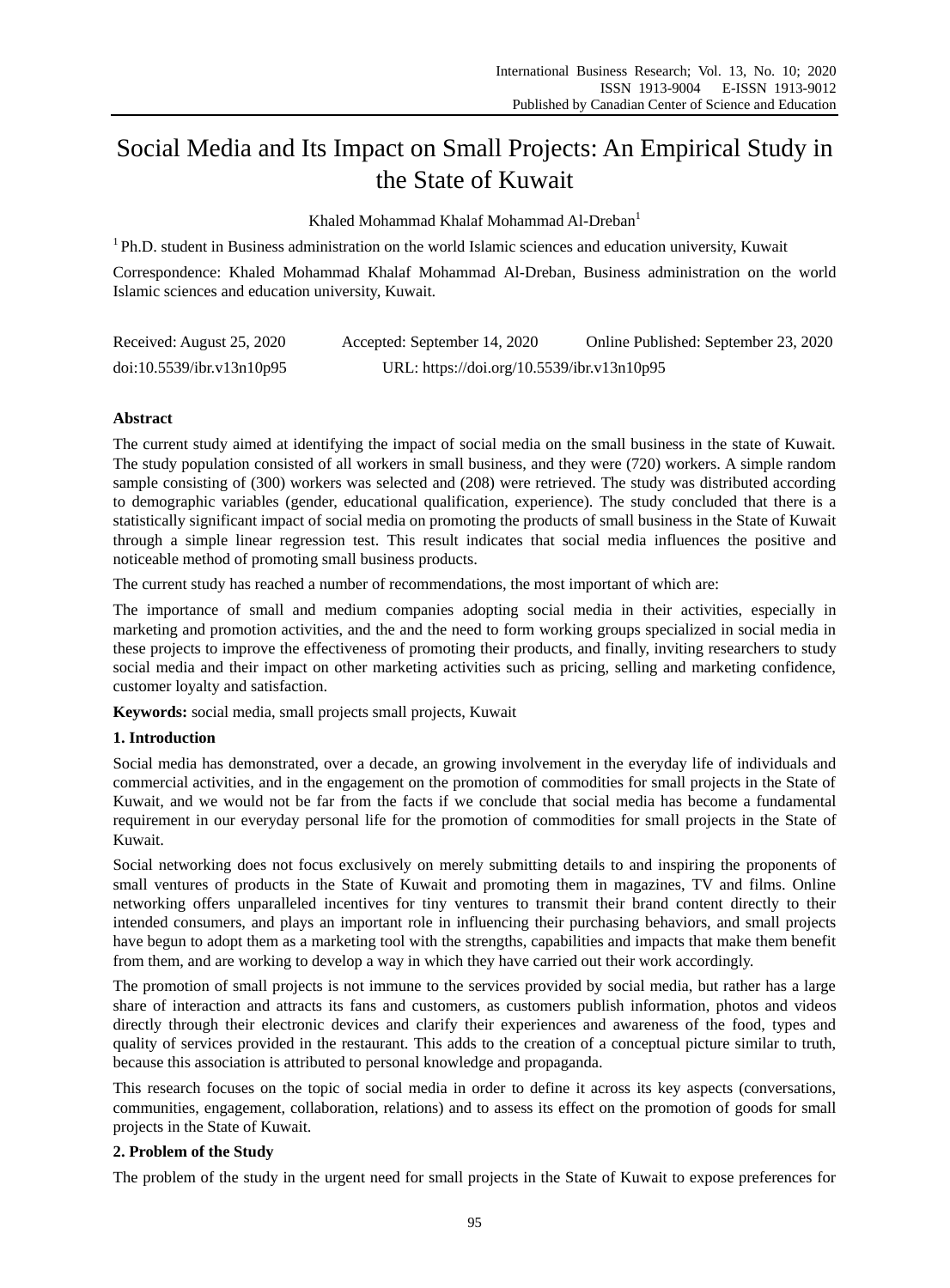the promotion of goods and their specific measurements, and to recognize the factors influencing them, is that of improving the marketing mechanism in line with these preferences, This is expressed in the accomplishment of the required social networking goals, since it is one of the new marketing strategies that ensures contact, meaningful and consistent engagement with consumers and is an valuable source of knowledge.

## **3. Study Questions**

The study is represented by the following main question:

"What is the impact of social media Facebook, Instagram (conversations, groups, participation, partnership, relations) in achieving the promotion of commodities for small projects in the State of Kuwait?"

The following sub-questions branch out of this main question:

What is the extent of social media conversations in on promotion of commodities for small projects in the State of Kuwait?

What is the extent of the practice of social media participation in on promotion of commodities for small projects in the State of Kuwait?

What is the extent of social media groups' practice in on promotion of commodities for small projects in the State of Kuwait?

What is the extent of social relations relationships on promotion of commodities for small projects in the State of Kuwait?

## **4. Importance of the Study**

The importance of this study comes from:

1. Trying to concentrate on the importance of social networking and its effect on the promotion of goods for small ventures in the State of Kuwait to staff and keeping abreast of all new trends in the field of social media promotion.

2. The researchers recommended that this study will motivate many researchers to study social media topics and to promote commodities for small-scale projects in the State of Kuwait in various economic institutions and sectors.

# **5. Objectives of the Study**

The aim of this study is: to identify the impact of social media (conversations, groups, participation, partnership, relations) on the promotion of commodities for small projects in the State of Kuwait.

1. Contribute to the development of a theoretical and conceptual framework for study

2. Make useful recommendations in the field of social media and promotion of commodities for small projects in the State of Kuwait

#### **6. Hypothesis of the Study**

To achieve the objectives of the research by studying the impact of the dimensions of social media on promotion of commodities for small projects in the State of Kuwait, it has been relied on a set of hypotheses, as follows:

Ho1: "There is no statistically significant effect at the level of significance **(α ≤** 0.05) the dimensions of social media (conversations, groups, participation, partnership, relations) in promotion of commodities for small projects in the State of Kuwait

**Ho1-1: "**There is no statistically significant effect at the level of significance **(α ≤** 0.05) of the talks in promotion of commodities for small projects in the State of Kuwait

**H01-2:** "There is no statistically significant effect at the level of significance  $(a \le 0.05)$  to participate in promotion of commodities for small projects in the State of Kuwait

**H01-3:** "There is no statistically significant effect at the level of significance **(α ≤** 0.05) for the groups on promotion of commodities for small projects in the State of Kuwait

**H01-4:** "There is no statistically significant effect at the level of significance **(α ≤** 0.05) of the relationships in on promotion of commodities for small projects in the State of Kuwait**.**

**Ho2**: "There is no statistically significant effect at a significance level of ( $\alpha \le 0.05$ ) the dimensions of social media sites (conversations, participation, groups, relationships) in promoting the products of small enterprises in the State of Kuwait by different gender.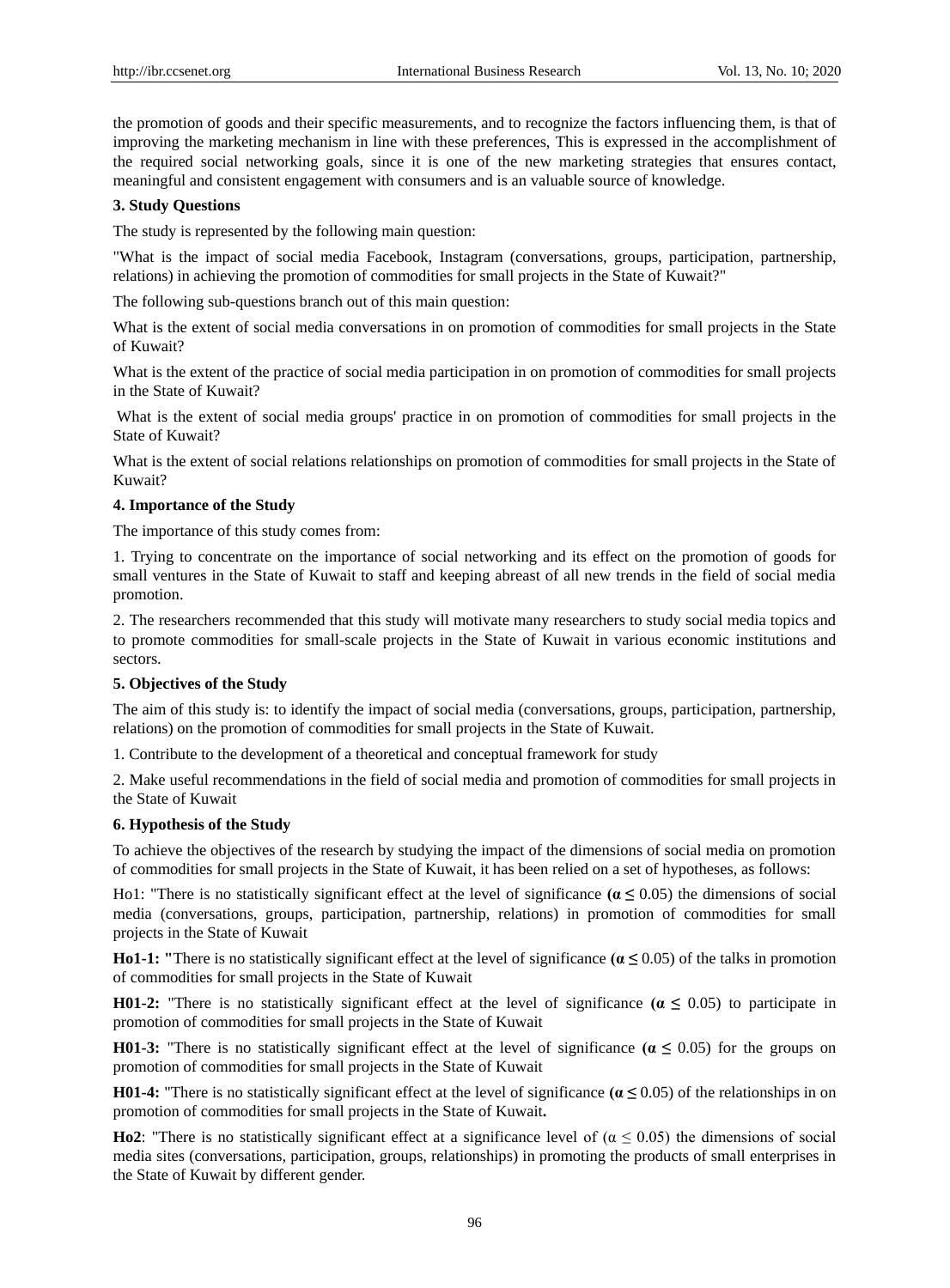**Ho3:** "There is no statistically significant effect at level of significance ( $α ≤ 0.05$ ) dimensions of social media sites (conversations, participation, groups, relationships) in promoting the products of small enterprises in the State of Kuwait according to scientific qualification."

# **7. Study Model**



Figure 1. Model of Study

#### **8. Literature Review**

**Social media:** Recent years have undergone enormous changes that have been significant marketing obstacles since the dawn of the new millennium, possibly the most important of which are technical innovations, whether at the level of economies, the skills of manufacturing or the means of communicating with consumers.

The emergence of the Internet is known to be one of the most significant technical developments in the modern period, since by definition it does not demand a large expense and makes its users-from all areas of the world-to have convenient access to it, making it a strong forum for businesses to interact easily with their consumers.

With the emergence of the direct contact transition and the facility's relationship with the client directly, the facility and the consumer have been face-to - face, working together by coordinated relationship by digital communications devices that far outweigh the capability of the single vendor in time and travel, and means of interpretation and clarity.

In 2016 Qabo'u was conduct a study titled the impact of social media networks usage on customers' knowledge, customers' acquisition, customers' retention, and case study – Marka VIP Company. 100 questionnaires has been distributed, 98 questionnaire was returned, and after analysis it statically, the result has shown that there is an impact on social network usage (Facebook, Twitter, YouTube) on customers' knowledge, and there was a positive impact of using Facebook on customer acquisition, and that the company's use of social networks (Facebook, Twitter, YouTube) helped the company to retain the current customers from the point of view of the study sample, as the company builds a strong relationship based on trust between it and its customers, and social media networks helped target new customers of the company from different categories.

**The concept of social media**: The meanings of social networking ranged due to the various principles correlated with them, and the following is a summary of a few of the more popular of such descriptions: describe them (Kaplan & Haenlein, 2010, 60): as an Internet utility, it helps individuals to do many activities, such as establishing connections with other users, use these means to entertain through the games available to them, and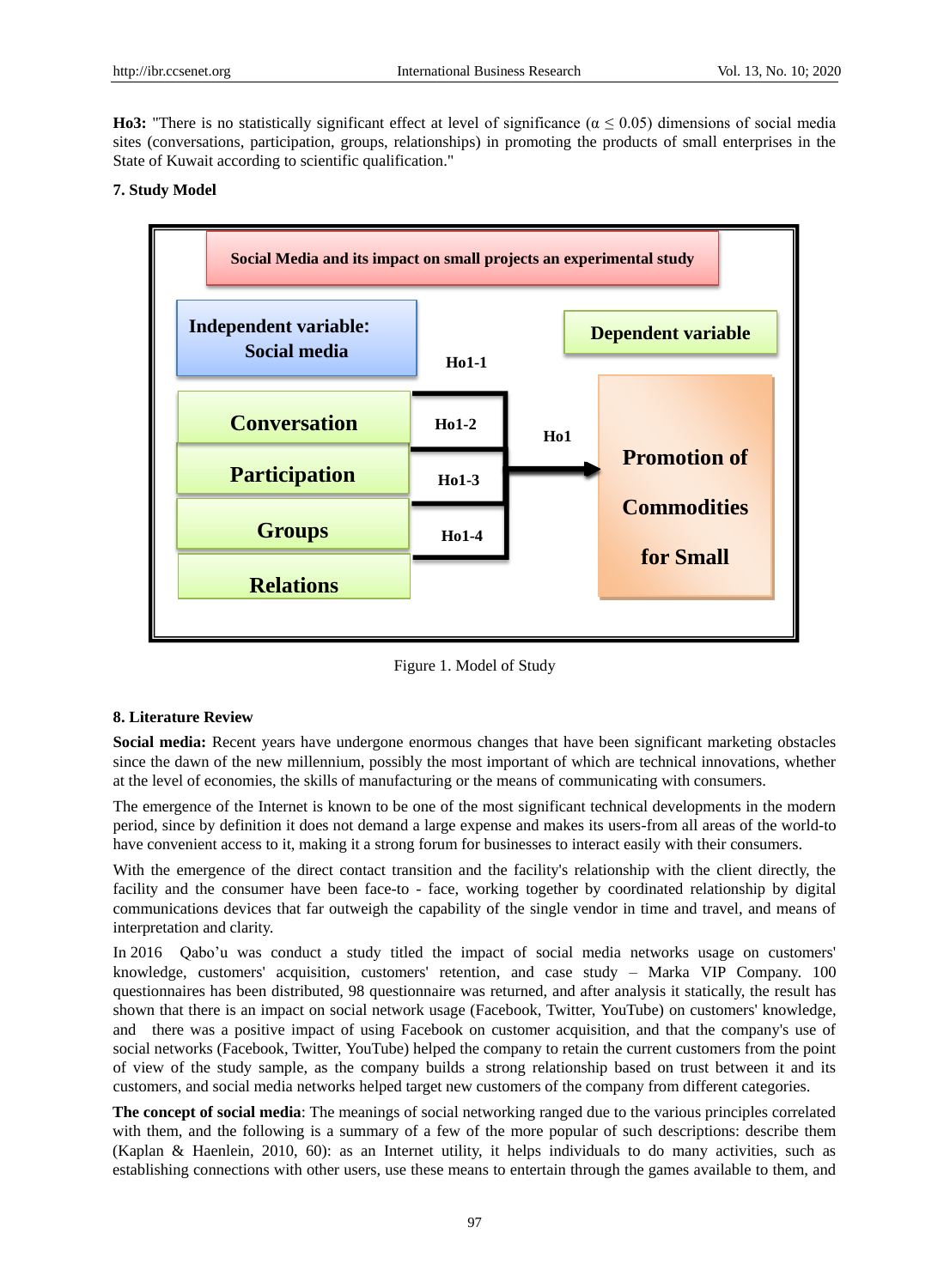social communication with others, and also allows the creation and exchange of user-created content, and the exchange of information, about similar interests , and discuss their favorite topics.

Social media is the concept sometimes used to apply to modern types of communication including collaborative interaction. The development of the media is often divided into two different ages, the broadcast age and the interactive age. Throughout the broadcast age, the media were almost entirely clustered where one entity — such as a radio or television station — was based. Newspaper service, or video development studio — distributed communications to a number of men. Media feedback was often indirect, delayed, and impersonal. Mediated contact between people normally existed on a much smaller basis, generally through personal notes, phone calls, or often on a much larger scale, by means such as photocopied family newsletters. Manning, J. (2014.)

Looking at these and other definitions, it is possible to define the following main elements on which the integrated definition of social media is based (Beshmaf, 2016) (Obaidat and Al-Ghadeer, 2011):

- It has various and different means in its designs.
- It introduces itself to all the people who are interested as networking sites.
- It provides its services via electronic communications.
- Methods of communication through it include text messages, instant and indirect chats, video calling, and comments.
- It allows the exchange of information, opinions, and ideas among interested individuals.

It can therefore be described as "various and diverse electronic platforms, with their structures, modes and services, on the Internet that offer users the opportunity to dialog and exchange information, opinions and ideas through personal files, photo albums, video sharing and chat rooms."

The most popular social media:

**(Facebook):** Facebook is a social networking website launched in February 2004 and is privately operated by Facebook, Inc. (Facebook, 2004). Facebook was created by Mark Zuckerberg and others while he was a Harvard undergraduate, and when the web was first released, it was open exclusively to students at Harvard. Later, the privilege was extended to high school students and later to those 13 years of age or older (Boyd, 2007).

Facebook provides several benefits for social networking users, allowing participants to submit and receive updates, participate in online discussions, follow up on other people's content, create accounts, and build communities. Facebook is perhaps one of the most commonly used social platforms because of its ease of usage and its other benefits. (Hamdan, 2016). (Dunbar, Arnaboldi and Passarella, 2015, 42).

**(Twitter):** 2006 was Twitter's year of existence while Facebook started to open its doors to all. Twitter gained a lot of popularity first because it offered more options like micro blogging, and second because some celebrities used it (Jasra, 2010; Tweeternet.com, 2010).

There are lots of benefits of Twitter not just on the personal level, but also on the corporate side, because it provides the ability to reveal any of the activities and unique milestones, it has become a trend for it as a medium of marketing and advertisement for other company organizations. (29, 2013 Ezumah).

**(Linked In):** This network was developed in (2003) and is known to be one of the social and technical means, since this network focuses on the expertise and competencies that individuals possess, in addition to their job and knowledge, since compared to many of the means that rely on Personal information for consumers, and this network enables individuals to pursue jobs;

Distinguished and skilled people, by their interaction with companies and businesses, to establish partnerships with them and to improve their technological and managerial expertise and capabilities. It is achieved by showing a CV that typically contains the degree of qualifications and prior experience of people, on-site, and exchanging it for everyone to see (27, Thelwall, 2009).

**(Instagram):** This is a social network for the sharing of images and videos, released in October (2010), and enables users to take pictures and videos, and this network enables users to edit these photographs and videos, make changes to them, and post them with friends and fans, and originally Instagram was enabled on IPhone, iPad, and iPod Touch.

In April (2012), the Instagram network extended support to the Android app, when the network was accessible on the screens of mobile phone apps such as Samsung smartphones, which contributed to expanded usage and sharing by consumers. (54, by Miller, by 2015).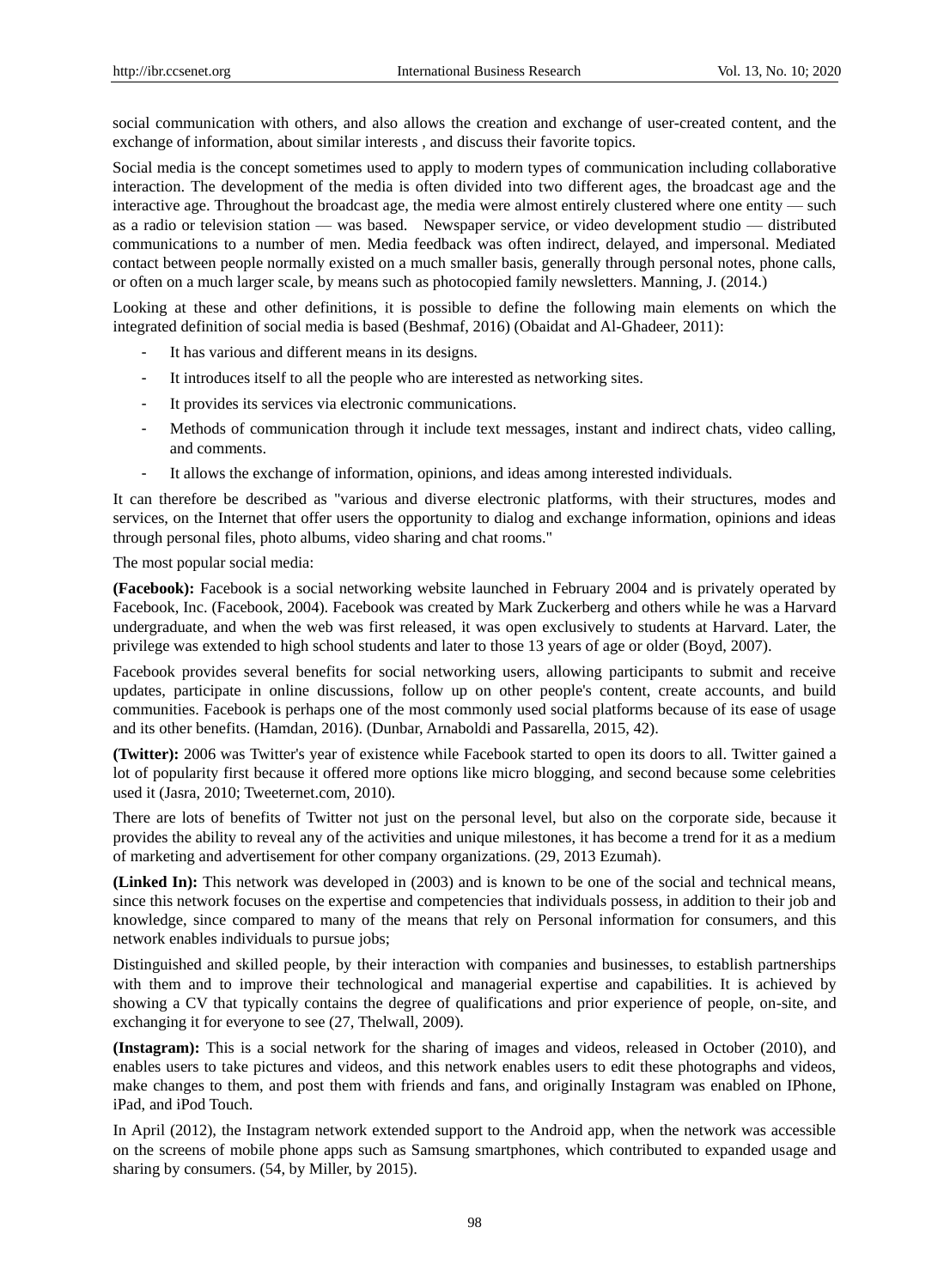**The basic components of social media**: There are several key components of social networking, called social network modules or practical parts, since these studies have emphasized the significance of the following elements since essential components of social networking, which are as follows (Al-Dibsi and Chefs, 2013):

**- (Conversation):** Represents the degree to which users connect and engage with each other in the context of text messaging on specific topics, where one of the users starts the discussion by inserting relevant material that allows other users to respond to it, and discussions are conducted via social networking in an accessible and transparent manner, encouraging users to debate, dialog and share an opinion; because this interaction may take place between two users and involve multiple formats, such as instant messaging, oral communications and video chatting, and there could be millions of people observing and engaging with these discussions. (Henderson & Bowley, 2010: 240).

**- (Sharing):** Sharing is a very critical part of social networking. Users may download, transmit, share and exchange information between them by participation. The material that is exchanged is a crucial factor that mediates the interaction between users. That is the basis for their interconnectedness and interactions on the Internet, because exchanging knowledge with others is a collective activity of two forms of determinants. What information should be shared? With whom is this information shared? (255 Sohn, 2009,).

Users share the content defined by their details, photos or video files, while users who obtain the content will be involved in the content and may share it again with other users. (Lee & Ma, 2012: 332).

(228 Osatuyi, 2013) indicates that users continue to distribute and republish content (information, images, videos) if the material is accurate, secure, reliable and can benefit from it. Sources of participation cover Twitter posts, messages, consumer feedback and comments on Facebook accounts.

As a consequence, the perceived quality and user expectations of content (information, photos, and videos) decide the degree to which users choose to share this content with other users through social media.

**- (Groups):** Social media groups refer to associations that people may enter or build in the virtual world through social media platforms, and these groups may be either major groups, defined by inclusiveness and interacting with a general theme, or subgroups, associated with subjects that fall within and subdivide the main group. (Fulcher, 2014, n. 10).

Users build communities for the purpose of sharing and engaging with other users, where material (information, images and videos) is shared on preferences, issues and popular opinions, or where people with similar interests and opinions and topics of mutual interest are included. [165, Tang & Liu, 2010].

**- (Relationship):** It expresses the ability of users to connect with other users and to make friends with each other within the social media environment, where users have the freedom to communicate with and offer to engage with other users and to make friends with them, especially where there are personal relationships or shared interests. Many social networking users often give recommendations about how to communicate with other users based on their previous choices.

Social media connections apply to the manner in which users respond to each other in the virtual world with the purpose of social networking and content sharing, and thus the relationships provided by social media sites decide whether and how the exchange of information between users may be official and coordinated, as in the Facebook network, or unofficial and unorganized; as is the case in Twitter network (103Trainor etal., 2014,)

**Promoting commodities for small projects:** The ideals of promotion, even though they are the same in both of the service and industrial development industries, so that the procedure in the service sector cannot be the same as that practiced by the manufacturing system.

The selling of services poses a variety of challenges relative to consumer products, and this is attributed to the attributes of services, in particular intangible properties. Promotion is described as "coordination between the efforts of the seller to create knowledge sources and to promote a product or service or to embrace a particular idea. "It is also known as "that part of the communication that aims to inform and remind the consumer of the good or service produced by the company and influences it for its acceptance and use.‖ (George et Berry).

Emphasis must be put on the advertising to be successful in conjunction with the spoken word and to guarantee what is feasible, as the commitment will suit the quality of the bid. Giving specific icons, i.e. representation of a business, either by logos or in a visible way Consistency to persuade prospective clients of the authenticity of the deal (El Sayed, Abdel Aal, 2009).

Relationship of contact with advertising: advertising is one of the forms of communication which is called marketing communications, although many typical poor people have not understood that the different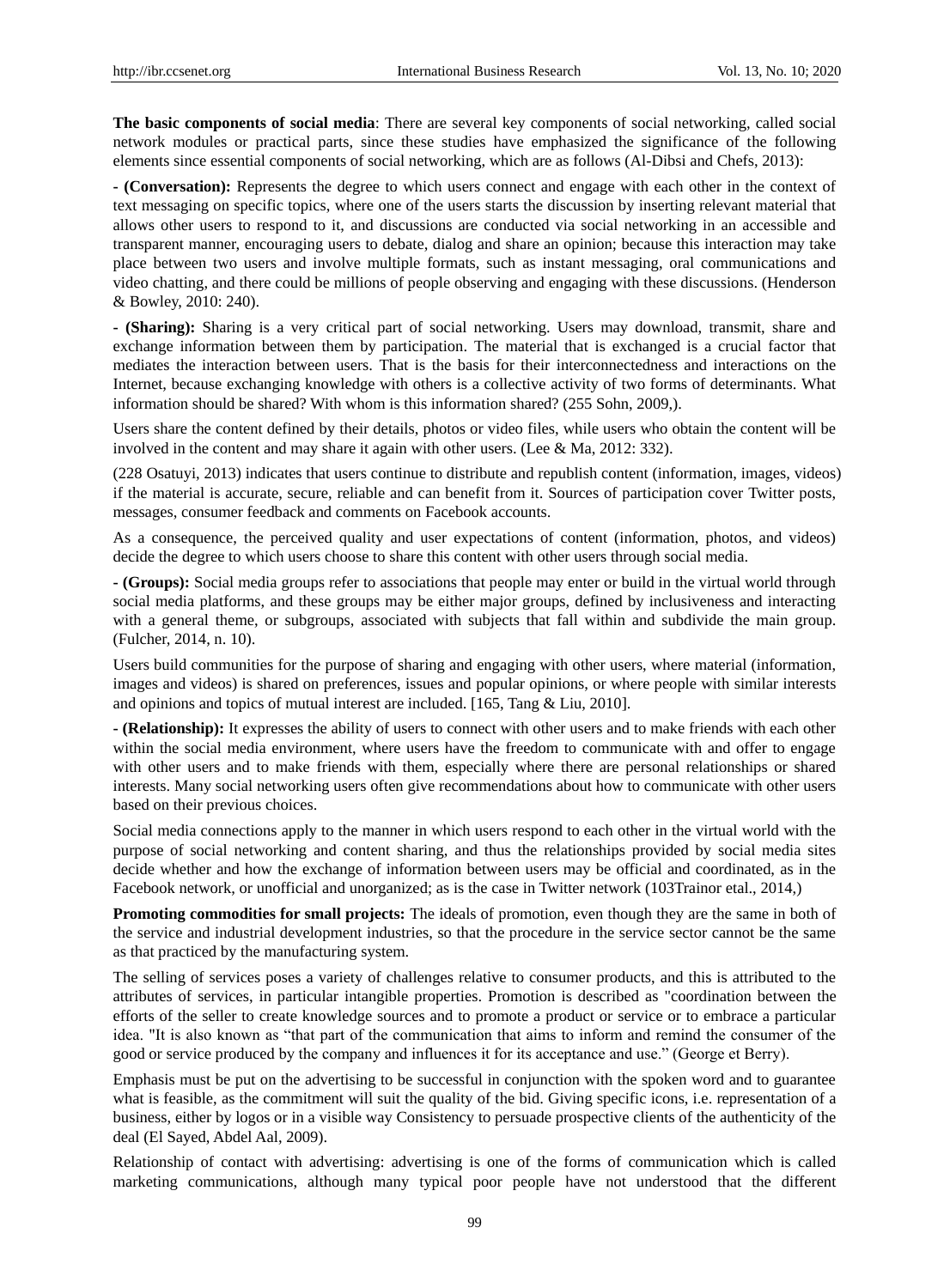promotional messaging strategies must be organized between them in order to establish successful contact, and thus the concept of integrated marketing communications has emerged; particularly in American companies Integrated marketing communications in the eighties of the last century mean, on the one hand, the integration between the different promotional elements and, on the other, the various other marketing activities related to the clients of the institution.

A working group of the American Association of Media Agencies has established or identified the meaning of integrated marketing communications, which reads, "It is a marketing strategy planning term that focuses on the added benefit of a holistic strategy that takes into account the importance of the strategic position of different communication fields, such as advertisement and direct marketing; sales promotion, public relations, mixing and connecting between these fields are expected to have a transparent, reliable and strong effect on communications "(Al-Nsour, Al-Manasrah, and Ziadat, 2016).

## **9. Study Methodology**

This study followed the descriptive and analytical approach where the researcher developed a questionnaire that reflects the study variables to measure the impact of social media networking in its dimensions (conversations, groups, participation, relationships) on promoting the products of small enterprises in the State of Kuwait, where the study community is one of the companies that own small projects. The number of workers in these companies is (720) employees. The study sample was selected through a simple random sample after referring to the statistical tables according to (Sekaran and Bougie, 2016). The optimal number of the sample size was (251) questionnaires, and (300) questionnaires were distributed. On the study sample, (208) questionnaires valid for statistical analysis were retrieved with a recovery rate of (69.3%). The sample members were distributed according to demographic variables according to Table (1), which shows the distribution of the study sample according to demographic variables (gender, academic qualification, experience)

## **10. Study Population and Sample**

The research population consists of all jobs in small ventures in the State of Kuwait, with a minimum of (720) staff. A basic random sampling of (250) employee has been accepted. The research team consists of staff (Director, Deputy Director, Marketers, and Administration).

| Variable             | Frequency           | percentage |       |
|----------------------|---------------------|------------|-------|
| Gender               | Male                | 163        | 78.4% |
|                      | Female              | 45         | 21.6% |
| <b>Oualification</b> | Secondary and lower | 53         | 25.5% |
|                      | Bachelor's degree   | 121        | 58.2% |
|                      | Postgraduate        | 34         | 16.3% |
| Years of Experience  | Lower than 5 years  | 144        | 69.2% |
|                      | From 5 to 10 years  | 47         | 22.6% |
|                      | More than 10 years  | 17         | 8.2%  |
| Total                |                     | 208        | %100  |

Table 1. the demographic characteristics of the study sample

By referring to Table (1), which shows the demographic characteristics, it becomes clear that most of the sample is males with a number of 163 individuals and a percentage of 78.4%. As for females, their number reached 45 individuals with a percentage of 21.6%. As for the distribution of the study sample according to academic qualifications, most of the respondents were holders of a degree. Bachelor's degree with 121, with a percentage of 58.2%, and then secondary or less with 53 individuals, at a percentage of 25.5%. The number of those with higher degrees was 34 individuals, with a percentage of 16.3%. As for the distribution of the study sample according to years of experience, most workers with years of experience less than 5 years were 144 With a percentage of 69.2%, the number of workers whose experience ranges from 5-10 years was 47 individuals, at a percentage of 22.6%. Finally, the number of workers with experience of more than 10 years was 17 individuals, at a percentage of 8.2%

# **11. Study Tool**

The study tool was developed by reviewing the literature related to the subject of the study, where studies were relied upon to develop the study tool and then translate the prepared questionnaire into Arabic so that the respondent could better understand the paragraph and this was confirmed by (Saunders et al., 2016) The five-point Likert scale was relied upon, which is graded from (1), which represents (strongly disagrees) and (5),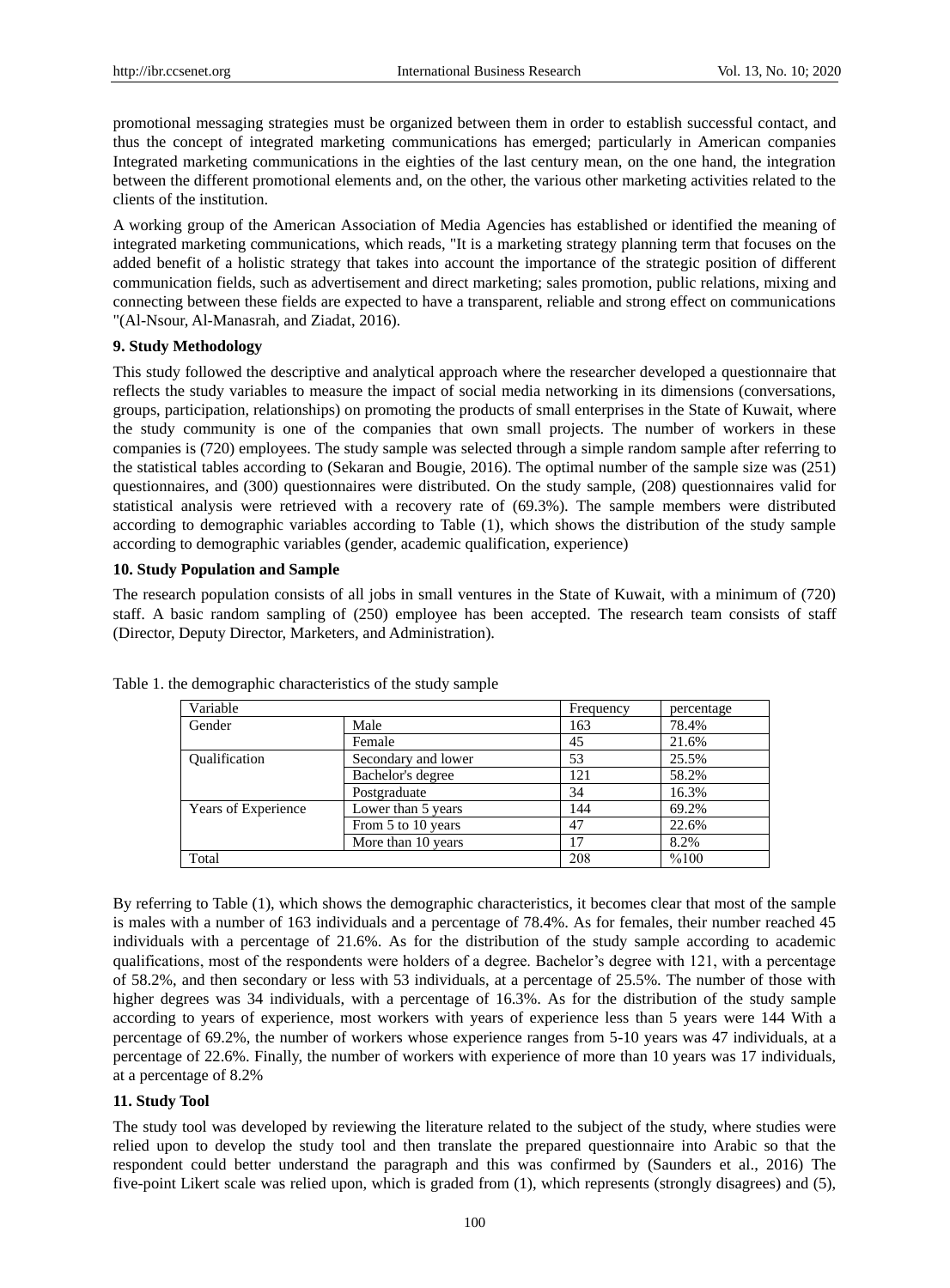which represents (strongly agree).

## **12. Validity and Reliability of the Study Tool**

Before testing the hypotheses of the study, the researcher tested the validity of the questionnaire through the exploratory factor analysis test as shown in Table (2), where the statistically acceptable threshold is considered if the factor loading were greater than (0.70) (Hair et al., 2010; Hair et al. The value of the Kaiser-Mayer-Olkin KMO test for the adequacy of the sample is greater than (0.50), and the stability of the questionnaire was also confirmed by the values of the Cronbach Alpha coefficient, where the values of the Cronbach Alpha coefficient are accepted if they are (0.60) or greater according to (Sekaran and Bougie, 2016) Table (1) shows these values, where all the values of the load coefficients were greater than (0.70) and the values of the KMO test were greater than (0.50) and therefore the sample size was appropriate and all the values of the Cronbach Alpha coefficient were greater than (0.60). Therefore, the stability of the resolution is achieved and thus the validity of the data can be considered for statistical analysis.

| Variable          | Paragraph Code   | Factor loading | KMO test | Cronbach<br>Alpha |
|-------------------|------------------|----------------|----------|-------------------|
| Conversations     | Ch1              | 0.852          |          | values            |
|                   | Ch2              | 0.897          | 0.819    | 0.884             |
|                   | Ch3              | 0.869          |          |                   |
|                   | Ch4              | 0.831          |          |                   |
|                   | Gr1              | 0.821          |          |                   |
| Groups            | Gr2              | 0.861          | 0.747    | 0.851             |
|                   | Gr3              | 0.786          |          |                   |
|                   | Gr4              | 0.867          |          |                   |
| Participation     | Sh1              | 0.780          |          |                   |
|                   | Sh <sub>2</sub>  | 0.883          | 0.815    | 0.856             |
|                   | Sh <sub>3</sub>  | 0.812          |          |                   |
|                   |                  |                |          |                   |
|                   | Sh4              | 0.782          |          |                   |
|                   | Sh <sub>5</sub>  | 0.746          |          |                   |
| Relations         | Re1              | 0.712          |          |                   |
|                   | Re <sub>2</sub>  | 0.871          | 0.787    | 0.880             |
|                   | Re3              | 0.909          |          |                   |
|                   | Re4              | 0.941          |          |                   |
| Promote<br>small  | PPP1             | 0.802          |          |                   |
| projects products | PPP <sub>2</sub> | 0.890          | 0.876    | 0.919             |
|                   | PPP3             | 0.883          |          |                   |
|                   | PPP4             | 0.901          |          |                   |
|                   | PPP <sub>5</sub> | 0.867          |          |                   |

# **13. Analysis of Study Data and Results**

*13.1 Descriptive Statistics of the Study Variables*

Table 3. Descriptive statistics of the study variables

| variable                                 | Mean | standard<br>deviation | Maximum value | Minimum value |
|------------------------------------------|------|-----------------------|---------------|---------------|
| Conversations                            | 3.65 | 0.80                  | 5.00          | 1.25          |
| Groups                                   | 3.54 | 0.88                  | 5.00          | 1.25          |
| Participation                            | 3.70 | 0.76                  | 5.00          | 1.60          |
| Relations                                | 3.63 | 0.86                  | 5.00          | 1.50          |
| projects<br>small<br>Promote<br>products | 3.55 | 0.86                  | 5.00          | 1.00          |

We note in Table (3) that the descriptive statistics of the study variables, where the mean ranged from (3.54-3.70) and the variable (participation) was the largest in terms of the arithmetic mean as it reached (3.70) with a standard deviation (0.76) and the variable (groups) was the least in terms of The arithmetic mean, as it reached (3.54), with a standard deviation (0.88).

#### *13.2 The Normal Distribution Test*

The stipulation of the normal distribution of the data is one of the most basic conditions for conducting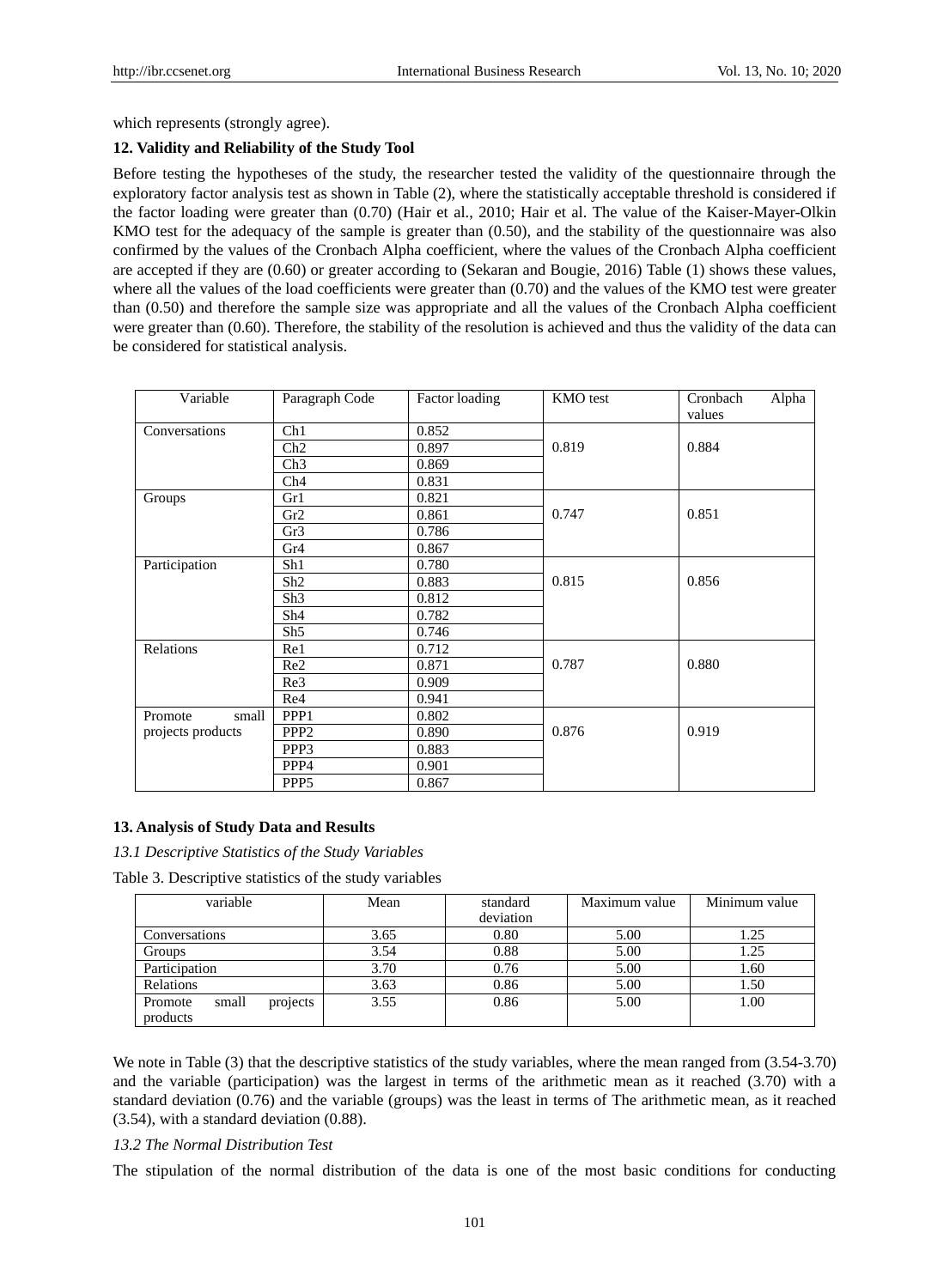parametric tests and testing hypotheses through simple and multiple linear regressions (Hair et al., 2010). The researcher conducted a normal distribution test through the torsion coefficient and the Kurtosis coefficient, where the value of the torsion coefficient should be less than (1) and the Kurtosis coefficient less than (3) and Table (4) shows these values which show that the torsion coefficient was its value for all variables less than (1) And that the coefficient of flocculation was less than  $(3)$ .

| Variable                        | <b>Skewness Coefficient</b> | Kurtosis coefficient |
|---------------------------------|-----------------------------|----------------------|
| Conversations                   | $-0.570$                    | 0.465                |
| Groups                          | $-0.134$                    | $-0.532$             |
| Participation                   | $-0.404$                    | 0.084                |
| <b>Relations</b>                | $-0.493$                    | $-0.132$             |
| Promote small projects products | $-0.643$                    | 0.391                |

Table 4. The normal distribution test for the study variables

## *13.3 Multicollinearity Test*

Before testing the hypotheses, the researcher made sure that the independent variables were free of large correlations between them, which may lead to problems in estimating the regression model in terms of providing false regression results, as this condition was tested through the VIF and permittivity inflation factor, where the value of VIF must be less than (10) The permittivity value is greater than (0.10), and it can be seen from Table (5) that the values of VIF ranged from (2.469-4.304) and the permittivity values were (0.405-0.232). Therefore, the independent variables are not closely related, which may lead to the problem of false regression.

| Table 5. Multicollinearity test between independent variables |  |  |  |
|---------------------------------------------------------------|--|--|--|
|---------------------------------------------------------------|--|--|--|

| variable      | <b>VIF</b> | Tolerance |
|---------------|------------|-----------|
| Conversations | 4.304      | 0.232     |
| Groups        | 2.843      | 0.352     |
| Participation | 2.469      | 0.405     |
| Relations     | 3.102      | 0.322     |

## *13.4 Interconnection Matrix (Pearson)*

Table 6. Matrix of interrelationships between study variables

|               | conversations | Groups    | Participation | relations | promotion |
|---------------|---------------|-----------|---------------|-----------|-----------|
| Conversations |               |           |               |           |           |
| Groups        | $0.779**$     |           |               |           |           |
| Participation | $0.700**$     | $0.682**$ |               |           |           |
| relations     | $0.795**$     | $0.617**$ | $0.701**$     |           |           |
| promotion     | $0.780**$     | $0.610**$ | $0.642**$     | $0.860**$ |           |

\*\* A function at the level of statistical significance (0.01)

Table (6) shows the matrix of inter-correlations between the variables of the study, as it is clear that all the relationships between the variables are moderate to strong and all are positive, as they ranged from (0.610-0.860). As for the relationship between groups and the promotion of small projects, it reached (0.610), and by looking at the previous matrix, it becomes clear that the correlation coefficients are good and therefore the simple and multiple linear regression tests is valid for this study.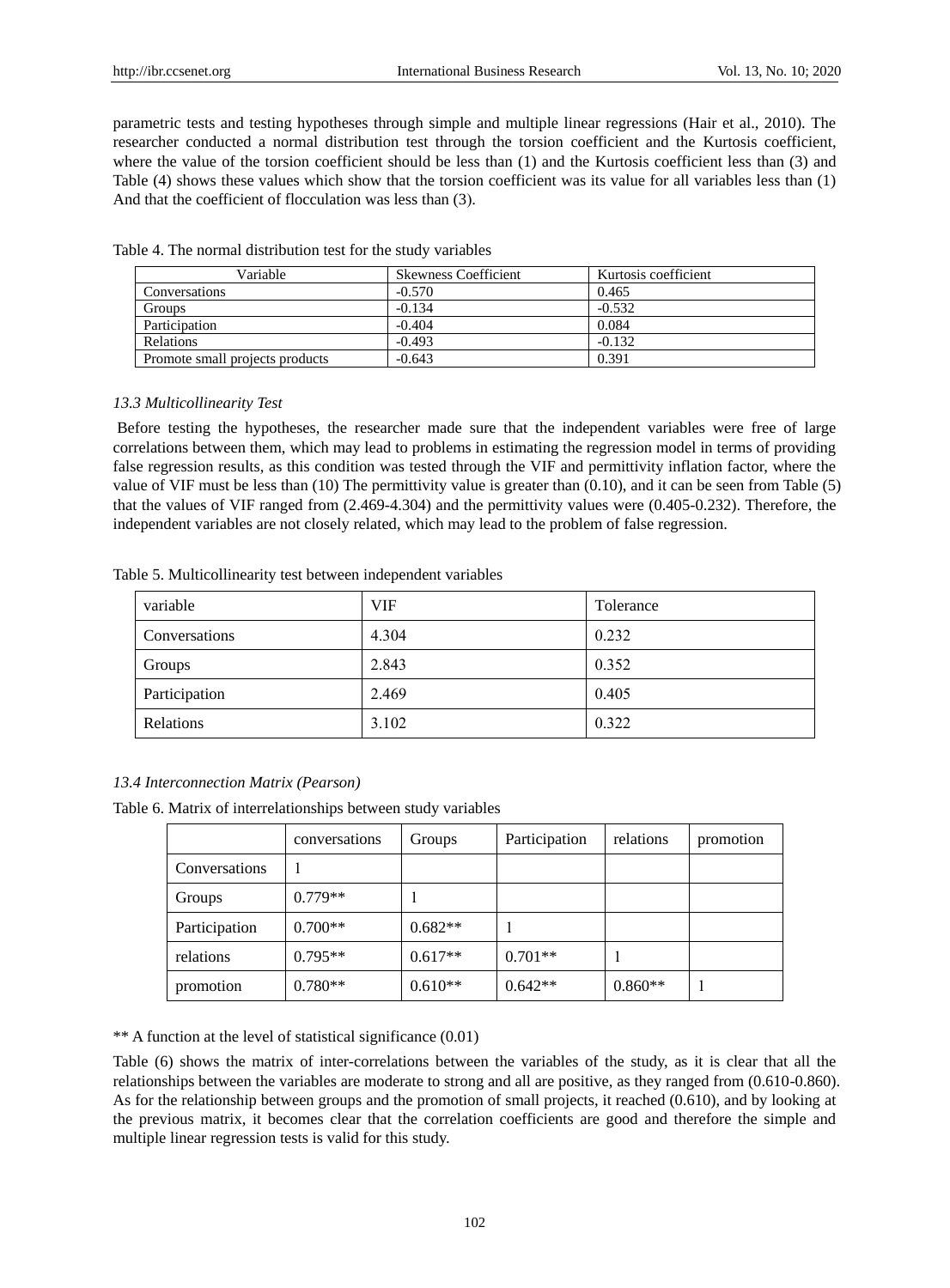#### *13.5 Test the Hypotheses of the Study*

In order to analyze the data and testing research hypotheses, simple regression and multiple regressions will be used as follows:

Ho1: "There is no statistically significant effect at a significance level of  $(\alpha \le 0.05)$  (the dimensions of social media sites (conversations, participation, groups, and relationships) in promoting the products of small enterprises in the State of Kuwait."

| variable | Correlation   | Determination  | F value | Significance | ß     | Calculated T | Significance |
|----------|---------------|----------------|---------|--------------|-------|--------------|--------------|
|          | coefficient R | coefficient R2 |         | level        |       |              | level        |
| Social   | 0.813         | 0.660          | 400.313 | 0.000        | 0.955 | 20.008       | 0.000        |
| Media    |               |                |         |              |       |              |              |

Table 7. The results of the hypothesis test of the first main study

It is evident from the previous table the simple linear regression test to test the hypothesis of the first main study, as it is evident through the value of the correlation coefficient (0.813) that there is a strong relationship between the two variables and the value of the coefficient of determination R2 (0.660) means that the change in the promotion of the products of small enterprises due to Social networking sites had a value of (66%) and the value of F was (400.313) and its probability value (0.000) and the value of the regression coefficient was beta (0.955). This value indicates that the relationship between the two variables is strong and positive, and the calculated t value was (20.008), meaning it is greater than The tabular value, which is equal to (1.96) and the probability value (0.000), i.e. it is smaller than the level of statistical significance at (0.05). Therefore, the null hypothesis was rejected and the alternative hypothesis was accepted with the existence of a statistically significant effect of social media on promoting the products of small enterprises in the State of Kuwait.

In order to test the hypotheses of the sub-study, the results of the multiple linear regression tests were as follows:

| variable       | Correlation   | Determination  | T Value | Significance | B        | Calculated | Significance |
|----------------|---------------|----------------|---------|--------------|----------|------------|--------------|
|                | coefficient R | coefficient R2 |         | level        |          | T          | level        |
| Conversations  |               |                |         |              | 0.280    | 3.705      | 0.000        |
| Participations | 0.875         | 0.766          | 166.211 | 0.000        | 0.022    | 0.389      | 0.698        |
| Groups         |               |                |         |              | $-0.048$ | $-0.792$   | 0.430        |
| Relations      |               |                |         |              | 0.671    | 11.186     | 0.000        |

Table 8. Results of the sub-study hypothesis test

The previous table shows the multiple linear regression test to test the sub-study hypotheses, as it is clear that the value of the multiple correlation coefficient was (0.875) and this value indicates that there is a strong relationship between the independent variables and the dependent variable and the value of the coefficient of determination was (0.766), meaning that the independent variables combined may I interpreted an amount (76.6%) of the variance in the dependent variable and the calculated value of F was (166.211) and its probability value was (0.000). This value indicates the significance and significance of the regression model. (0.280) and the calculated t value was (3.705), the probability value (0.000), the variable relationships (0.671), the calculated t value (11.186), and the probability value (0.000), meaning that the effect of conversation and relationships on promoting the products of small projects is statistically significant at the statistical significance questioner ( As for the two participating variables and groups, they did not have a statistically significant effect on promoting the products of small enterprises, as the beta values were (0.022), (-048) and the calculated t values were (0.389), ( -0.792) and the probability values were (0.698), (0.430). Therefore, there is no statistically significant effect of participation and groups on promoting the products of small enterprises in the State of Kuwait.

The researcher conducted a test of the study hypotheses according to demographic variables, where the gender and years of experience were chosen to know the effect of social media benefits on promoting the products of small enterprises in the State of Kuwait as follows: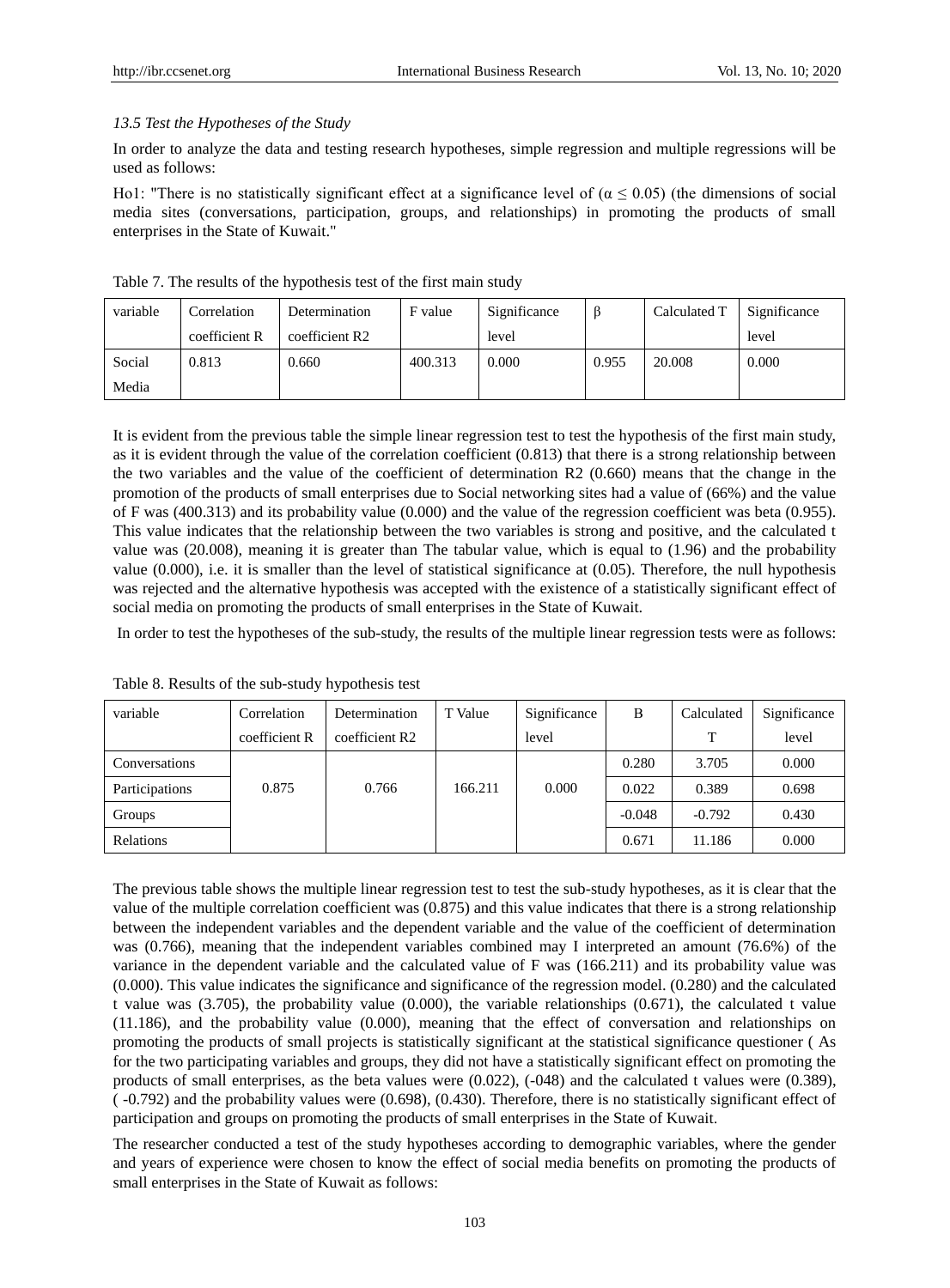Ho2: "There is no statistically significant effect at a level of significance ( $\alpha \le 0.05$ ) for the dimensions of social media sites (conversations, participation, groups, relationships) in promoting the products of small enterprises in the State of Kuwait according to the different gender".

| variable        | Correlation<br>coefficient<br>R | Determination<br>coefficient R2 | F Value | Significance<br>level |       | Calculated | Significance<br>level |  |  |
|-----------------|---------------------------------|---------------------------------|---------|-----------------------|-------|------------|-----------------------|--|--|
|                 | <b>Male Group</b>               |                                 |         |                       |       |            |                       |  |  |
| Social<br>Media | 0.750                           | 0.563                           | 207.438 | 0.000                 | 0.750 | 14.403     | 0.000                 |  |  |
|                 | <b>Female Group</b>             |                                 |         |                       |       |            |                       |  |  |
| Social          | 0.901                           | 0.812                           | 186.020 | 0.000                 | 0.901 | 13.639     | 0.000                 |  |  |
| Media           |                                 |                                 |         |                       |       |            |                       |  |  |

Table 9. The results of the hypothesis test of the second main study

The previous table shows the simple linear regression test for comparison between the two groups of males and females, as it is clear that the correlation coefficient in the male group was (0.750) and in the female group (0.901) and the value of the determination coefficient in the male group was (0.563) and in the female group (0.812). The explanation of the effect of social networking sites on promoting the products of small enterprises according to the female group is better than the interpretation of the effect of social media sites on promoting the products of small enterprises according to the group of males, since the group of females interpreted (81.2%) of the change in the dependent variable while the group of males (56.3%) of the change in the dependent variable, and the value of F computed in the male group was (207.438) and (186.020) in the female group and the probability value for both groups was (0.000) and the value of the beta regression coefficient for the variable social media according to the group of males (0.750 The value of the calculated t was (14.403) and the probability value was (0.000), while the value of the beta regression coefficient for the female group was (0.901) and the calculated t value was (13.639) and the probability value was (0.000). For me, if the null hypothesis is rejected and the alternative hypothesis is accepted, which states that there is a statistically significant effect of social media on promoting the products of small enterprises in the State of Kuwait according to the difference of gender and for the benefit of females, as the value of the beta regression coefficient in the female group is better than the beta regression coefficient value in a males group.

Ho3: "There is no statistically significant effect at a level of significance ( $\alpha \le 0.05$ ) for the dimensions of social media sites (conversations, participation, groups, relationships) in promoting the products of small enterprises in the State of Kuwait according to the difference in academic qualifications.

| variable           | Correlation                      | Determination  | F Value | Significance | β     | Calculated | Significance |
|--------------------|----------------------------------|----------------|---------|--------------|-------|------------|--------------|
|                    | coefficient                      | coefficient R2 |         | level        |       | T          | level        |
|                    | R                                |                |         |              |       |            |              |
|                    | General Secondary Group and less |                |         |              |       |            |              |
| variable           | 0.678                            | 0.459          | 43.342  | 0.000        | 0.678 | 6.583      | 0.000        |
|                    | Bachelor's degree group          |                |         |              |       |            |              |
| Social             | 0.883                            | 0.779          | 419.057 | 0.000        | 0.883 | 20.471     | 0.000        |
| Media              |                                  |                |         |              |       |            |              |
| Postgraduate group |                                  |                |         |              |       |            |              |
| Social             | 0.600                            | 0.360          | 18.32   | 0.000        | 0.600 | 4.246      | 0.000        |
| Media              |                                  |                |         |              |       |            |              |

Table 10. The results of the hypothesis test of the third main study

The previous table shows the simple linear regression test to find out the effect of social media on promoting the products of small enterprises in the State of Kuwait according to scientific qualification, and it is clear from the previous table that the correlation coefficient in the high school group or less has reached (0.678), the Bachelor group (0.883) and the group of studies. These values indicate the existence of a strong relationship between the two variables in all the previous groups. The value of the determination coefficient for the high school group or less was (0.459) For the bachelor group (0.779) and for the postgraduate group (0.360), it is evident that the explanatory power of the effect of social media on promoting the products of small enterprises in the State of Kuwait was for the bachelor group, as the explanatory strength reached (77.9%) and then for the secondary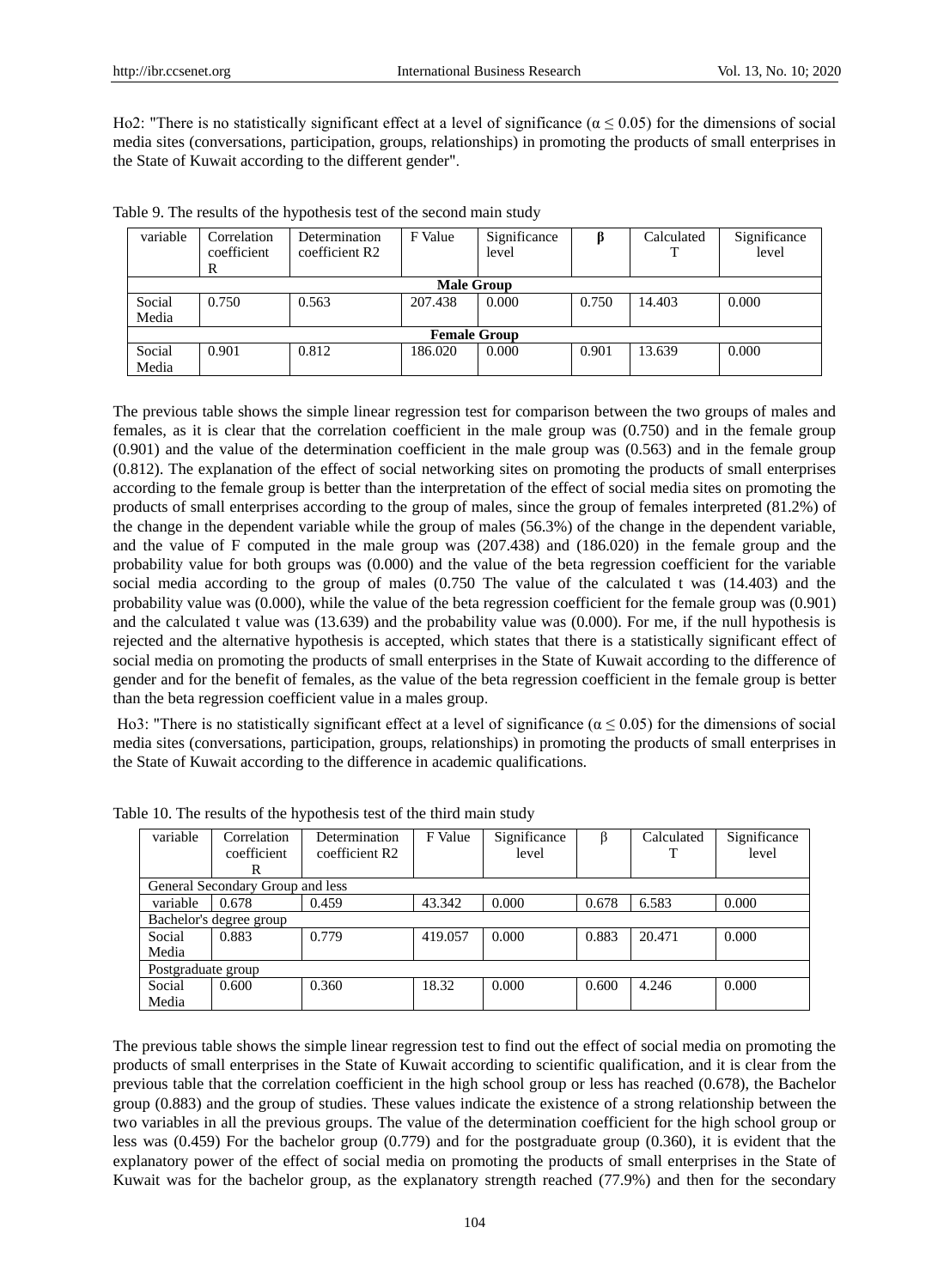group and less (45.9%) and the group of studies The higher (36%) and all F values were statistically significant and had a probability value (0.000). As for the beta regression coefficients, they were for the high school group or less (0.678) for the undergraduate group (0.883) and for the postgraduate group (0.600), and all the calculated t values were greater than (1.96) for the high school group or less (6,583), for the bachelor's group (20,471), and for the graduate studies group (4,246), and all the probability values were (0.000). Therefore, the null hypothesis is rejected and the alternative hypothesis is accepted with the existence of a statistically significant impact of social media on promoting the products of small enterprises In the State of Kuwait, for the benefit of the most influential bachelor's group, then high school or less, and then postgraduate studies.

#### **14. Conclusions of the Study**

This study aimed to study the impact of social networking sites in its dimensions (conversations, participation, groups, relationships) on promoting the products of small enterprises in the State of Kuwait and also to study the effect of social media sites in their dimensions (conversations, participation, groups, relationships) on promoting small enterprise products in the State of Kuwait According to the difference in gender and also scientific qualification, the results of the descriptive statistics were average, as the arithmetic mean was the highest for the participation variable as it reached (3.70). This indicates that the respondents to the study tool believe that their most use of social media was in sharing with others. (3.54) the results of the study showed that there were correlations between all the variables of the study, and all the relationships were statistically significant at a significance level less than (0.01). It was found through the results of the statistical analysis and the analysis of the study data that there is a statistically significant effect of social media sites on promoting the products of small enterprises in the State of Kuwait through a simple linear regression test. This result indicates that social media sites affect the way Positive and noticeable in the process of promoting small projects 'products, as small companies try to reduce advertising costs and the large capital costs associated with that by resorting to social media and thus improving the promotion of small enterprises' products in Kuwait. The results of the study confirmed the existence of an impact of each of the dimensions of social networking sites (talks, Relationships) to promote small business products in Kuwait where talks lead Personal and collective to improve the reputation of small companies in a way that leads to customer confidence in these products and also strengthens relationships from promoting goods because relationships are based on trust and experience, and therefore better promotion of these products will be made. The study confirmed that there is no effect for each of (groups, participation) on promoting the products of small enterprises. The study also revealed that there is an impact of social media on promoting the products of small enterprises in Kuwait according to the difference of gender. The effect of this was for the group of females more than males, where the value of the coefficient of determination for the female group was (0.812) and the value of the coefficient of determination for the male group was (0.563). Therefore, the female group's interpretation of the effect was greater than the male group. As the result indicates that Kuwait is an Arab country characterized by masculinity and therefore most of the small projects are managed through the home. Thus, the beneficiaries of these products will be females, and the study also showed that social media has an impact on promoting the products of small enterprises in Kuwait, according to the different scientific qualifications. Where the (Bachelor's) group were the most influential, where the determination coefficient for this group was (0.779), then a general secondary group or less (0.459), and then postgraduate studies (0.360).

#### **15. Recommendations**

First: Recommending the importance of small and medium companies adopting social media in their activities, especially in marketing and promotion activities

Second: Recommending focusing on the efforts of companies with small projects to increase the effectiveness of their content on social media.

Third: The necessity to form working groups specialized in social media in these projects to improve the effectiveness of promoting their products.

Fourth: Increasing interest in the credibility of information published about products through social media to improve customers' sense of the reliability of social media as a method of online marketing and selling.

Fifth: Inviting researchers to study social networking sites and their impact on other marketing activities such as pricing, selling, marketing confidence, and customer loyalty and satisfaction.

### **References**

Akpan, S. (2016). The Influence of Cultural Factors on Consumer Buying Behavior (A Case Study of PORK). *British Journal of Marketing Studies*, *4*(6), 44-57.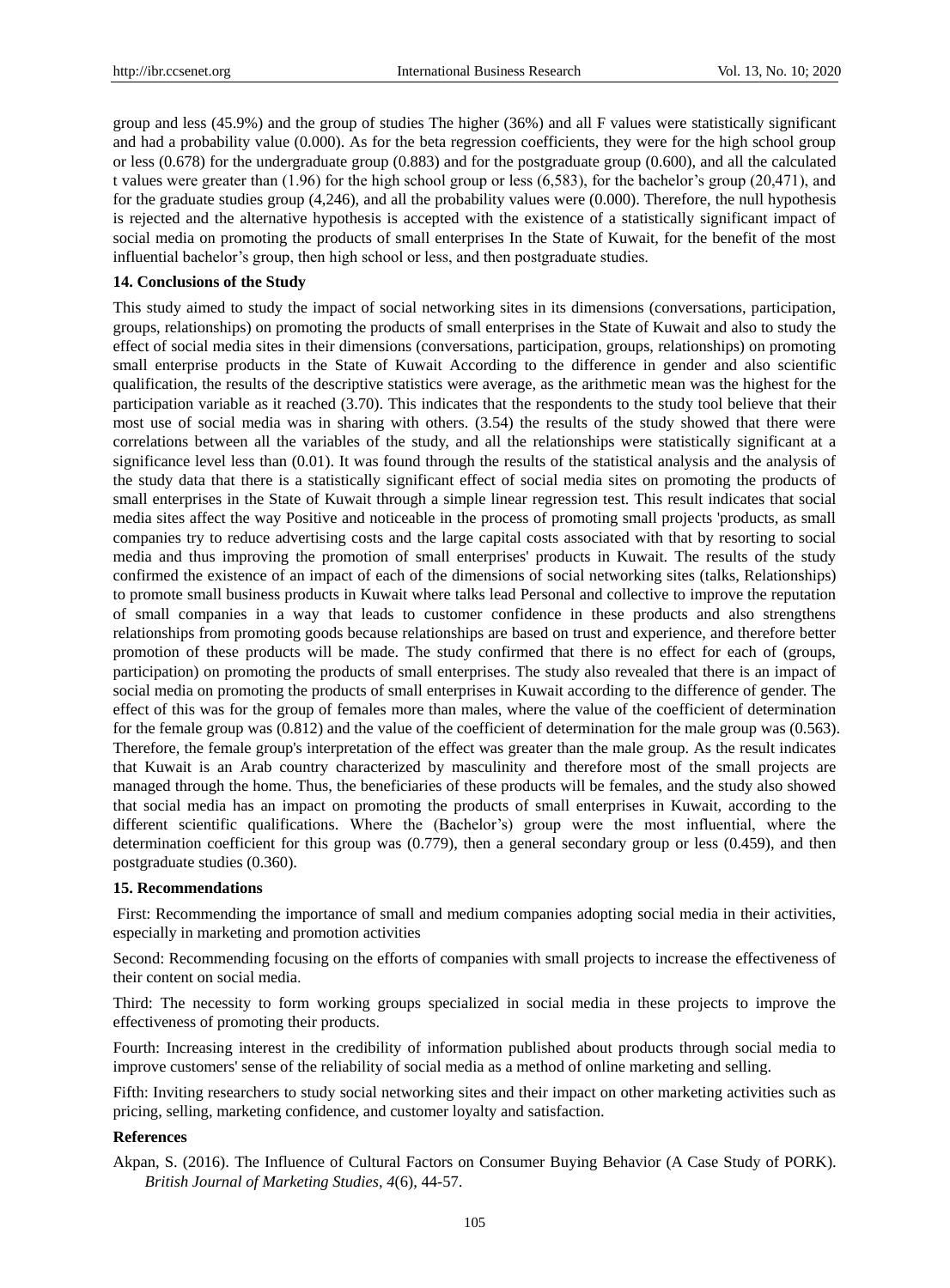- Al-Dabsi, A. K., & Chefs, Z. (2013). The role of social media in shaping public opinion among Jordanian university students. *Journal of Humanities and Social Sciences Studies, 40*(1), 66-81.
- Al-Najjar, F., Al-Najjar, N., & Al-Zoubi, M. (2013). *Scientific Research Methods: An Applied Perspective.* Dar Al-Hamid for Publishing and Distribution, Amman, Jordan.
- Al-Nsour, H., Al-Manasrah, A., & Ziadat, M. (2016). The Impact of Marketing Using Social Media on the Intention to Buy in Jordan. *Jordanian Journal of Business Administration, 12*(3), 519-530. https://doi.org/10.12816/0033321
- Al-Shibli, O. (2014). *Factors affecting adoption and purchase intent using social media as a marketing tool.* unpublished PhD thesis, University of Islamic Sciences, Amman, Jordan.
- Barber, N., & Scarcelli, J. M. (2009). Clean restrooms: how important are they to restaurant Consumers? *Journal of Food Service*, *20*(6), 309-320. https://doi.org/10.1111/j.1748-0159.2009.00155.x
- Bishmaf, M. (2016). *The impact of social media marketing on the intention to purchase: Understanding the Mark as a Modified Variable.* Unpublished Master Thesis, Applied Sciences University, Amman, Jordan.
- Boyd, D. (2007). Social Network Sites: Definition, History, and Scholarship. *Computer Mediated Communication,* 3-20. https://doi.org/10.1111/j.1083-6101.2007.00393.x
- Cheng, C., Lin, S., & Tsai, C. (2014). Investigating Consumer Preferences in Choosing Vegetarian Restaurants Using Conjoint Analysis. *Current Urban Studies*, *2*(3), 279. https://doi.org/10.4236/cus.2014.23026
- Coursaris, C., & Van Osch, W. (2016). *Exploring the Effects of Source Credibility on Information Adoption on YouTube.* International Conference on HCI in Business, Government and Organizations, Springer International Publishing, USA, 16-25. https://doi.org/10.1007/978-3-319-39396-4\_2
- Dou, X., Walden, J., Lee, S., & Lee, J. (2012). Does source matter? Examining source effects in online product reviews. *Computers in Human Behavior*, *28*(5), 1555-1563. https://doi.org/10.1016/j.chb.2012.03.015
- Ehsan, U. (2012). Factors important for the selection of fast food restaurants: an empirical study across three cities of Pakistan. *British Food Journal*, *114*(9), 1251-1264. https://doi.org/10.1108/00070701211258808
- El-Sayed, A., & Abdel-Al, H. (2009). *Social Networks and their Impact on the Specialist and Library: A Comprehensive Study of Presence and Use of Facebook.* The Thirteenth Conference of Libraries and Information Professionals, Cairo, Egypt.
- Facebook. (2004, 2 4). *Facebook Inc.* Retrieved December 5, 2010, from http://www.face.com
- Fulcher, C. (2014). Community commons: A unifying public good website for healthy, sustainable, and livable communities. *National Civic Review*, *103*(1), 912. https://doi.org/10.1002/ncr.21165
- Goyal, M. (2016). A study of impact of social media on consumer behavior in restaurant industry of Jaipur city. *International Journal of Advance Research and Innovative Ideas in Education*, *2*(3), 2435-2441.
- Hamdan, A. (2016). *The impact of social media on the electronic purchasing decision process in the fashion sector.* unpublished Master Thesis, Applied Sciences University, Amman, Jordan.
- Hu, X. (2015). *Assessing Source Credibility On Social Media-An Electronic WordOf-Mouth Communication Perspective.* Unpublished PHD Dissertation, Bowling Green State University, USA.
- Jasra, M. (2010, November 24). The History of Social Media [Infographic]. Retrieved December 4, 2010, from http://www.webanalyticsworld.net/2010/11/history-ofsocial-media-infographic.html
- Kabadayi, S., & Price, K. (2014). Consumer–brand engagement on Facebook: liking and commenting behaviors. *Journal of Research in Interactive Marketing*, *8*(3), 203-223. https://doi.org/10.1108/JRIM-12-2013-0081
- Lafferty, B., & Goldsmith, R. (1999). Corporate credibility's role in consumers' attitudes and purchase intentions when a high versus a low credibility endorser is used in the ad. *Journal of business research*, *44*(2), 109-116. https://doi.org/10.1016/S0148-2963(98)00002-2
- Manning, J. (2014). *Social media, definition and classes of In K. Harvey (Ed Encyclopedia of social media and politics* (pp. 1158-1162). Thousand Oaks, CA: Sage.
- Mohan Raj, P., & Ananth, S. (2016). Brand Preferences of Newspapers- Factor Analysis Approach. *Research Journal of Economics and Business Studies*, *5*(11), 17-26.
- Obaidat, M., & Al-Ghadeer, H. (2011). The effect of the elements of the marketing mix on Jordanian pharmacists' preference for the local drug compared to its foreign counterpart. *Administrative Sciences*